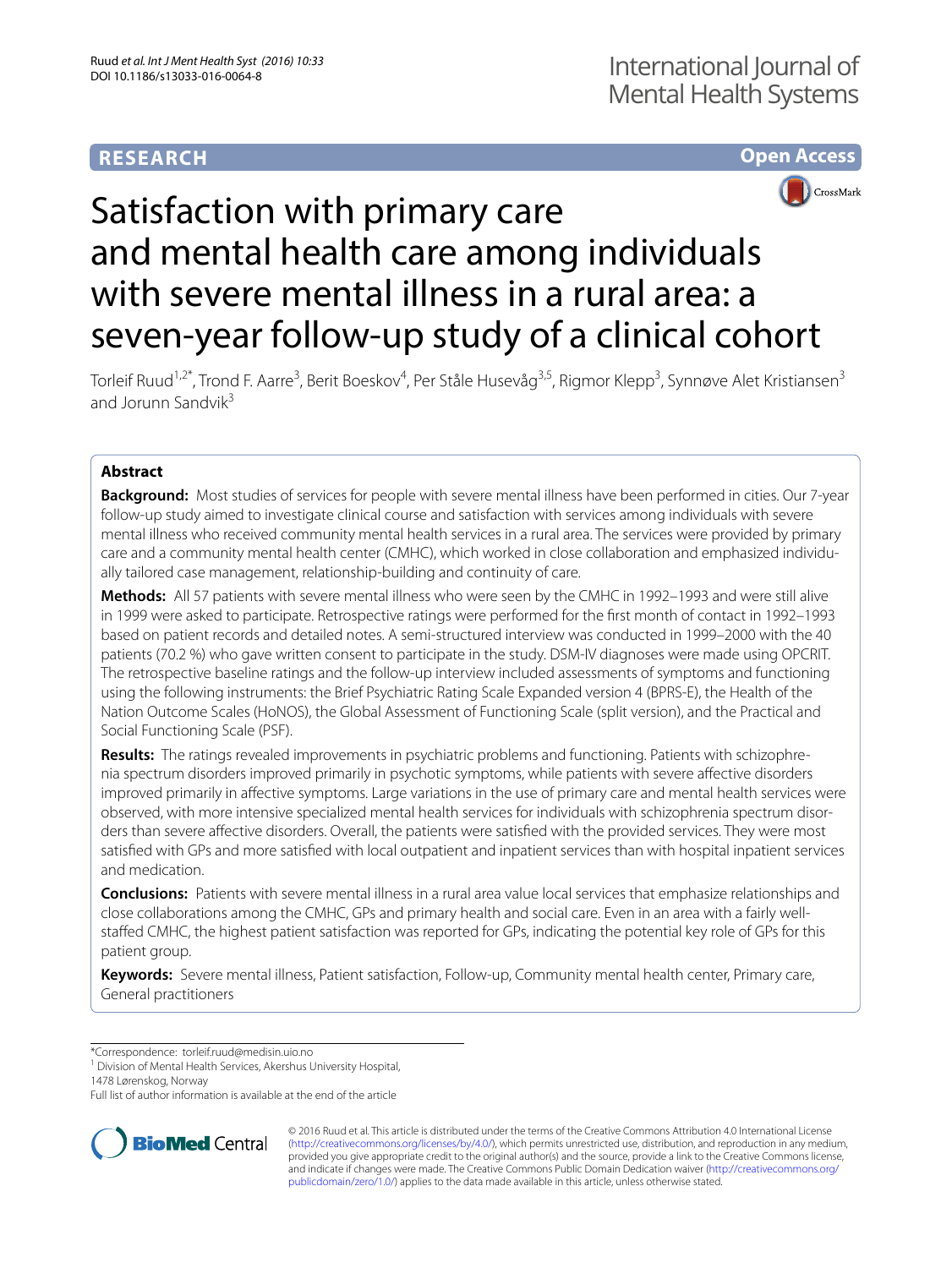## **Background**

This paper reports patient satisfaction and clinical course from a 7-year follow-up study of a cohort of service users with severe mental illness (SMI) who received collaborating services from primary care (including general practitioners, GPs) and a community mental health center (CMHC) in a rural area on the west coast of Norway. As large-scale development of community mental health care is still in an early phase in many countries [[1,](#page-8-0) [2](#page-8-1)], experiences related to the close collaboration of primary care services and a pioneering CMHC in Norway 1992– 2000 may be of interest for others who are currently developing local mental health services in rural areas.

Most studies of community mental health services for individuals with SMI have been performed in cities. Studies of shared care by collaboration of primary care including GPs and specialized mental health care have been performed primarily for patients with depression, and few studies are available concerning the experience of combined treatment from primary care and CMHC for individuals with SMI  $[3, 4]$  $[3, 4]$  $[3, 4]$  $[3, 4]$ . This type of combined treatment may be the most common type of services for this target group, especially in rural areas.

According to patients and health professionals, GPs are important for patients with SMI [[5](#page-8-4)]. The engagement of GPs in the treatment of individuals with SMI depends on their interest in mental health and other factors like the support available from collaborating mental health services [[6\]](#page-8-5). Good communication between services is important for the quality of the services [\[7\]](#page-8-6). In addition, mental health nurses, primary care mental health teams and social services are important collaborators for the GP and the CMHC.

In Norway, the development of CMHCs with outpatient clinics and inpatient wards was one of the main strategies in a national plan for mental health 1999–2008 [[8\]](#page-8-7). Much of the country consists of rural areas, and during the ten-year plan, resources were increased for CMHCs and for primary care in the municipalities. However, a report on all of the CMHCs in the country in 2013 revealed that there is still great variation in the available resources and the degree of implementation of the different types of community mental health services [\[9](#page-8-8)]. In rural areas the number of psychiatrists is one of the critical factors for capacity and quality of outpatient and local inpatient treatment at CMHCs for persons with SMI. In two recent national surveys of GPs' assessment of the local CMHC showed that many CMHCs still have great potential for the improvement of their services [\[10](#page-8-9), [11\]](#page-8-10).

Countries and areas that are developing community mental health services based on collaboration by primary care and CMHCs may take into account the experiences from similar processes during the last three decades in Norway. Studies describing the content of shared care and patient satisfaction with this care over time may be especially valuable. However, recent Norwegian studies have been primarily cross-sectional studies describing the types of services provided, but not following the patients over time and reporting course and outcome. One 6-year study followed a group of patients who were receiving long-term inpatient care at the time of the baseline evaluation  $[12, 13]$  $[12, 13]$  $[12, 13]$  $[12, 13]$ , but this study reported limited information concerning the content of the treatment provided in the communities after discharge from institutions, and it had no measures of patient satisfaction.

## **The local area and the collaborating services**

Nordfjord is a rural area surrounding a fjord on the west coast of Norway. There are six small municipalities in the area, with a total population of 30,000. An epidemiological study found a lower prevalence of affective disorders but a similar prevalence of non-affective psychoses in this rural county in comparison to the Norwegian capital Oslo [\[14](#page-8-13)]. The CMHC is located in the middle of the area, with a 1 hour drive to most of the municipality centers. At the time of the follow-up study, 20 GPs were in the area and each municipality provided primary care by mental health workers, social services and supported housing for persons with SMI. In the small municipalities, the GPs and other primary care workers had a good knowledge of the population and the local community. High stability and low turnover among GPs and health workers contributed to high continuity of care and longterm personal contact with patients. Most GPs were highly engaged in serving patients with SMI and other mental disorders, and the GPs expressed that the close collaboration with the CMHC encouraged them to take more active responsibility for these patients.

Nordfjord CMHC was one of the first CMHCs in Norway to provide the full range of outpatient, day patient, mobile and inpatient services, as intended in national plans. The CMHC became fully operational in 1992 and has subsequently provided treatment in close collaboration with GPs and other municipal primary health and social services in the catchment area. At the time of the follow-up study, the CMHC had an outpatient clinic with seven clinicians, a mobile rehabilitation team with a staff of four individuals, a day unit with a staff of three individuals, and two nine-bed inpatient wards with a staffpatient ratio 1.5:1.0. One of these wards was for patients with SMI, and the other unit was for all other patient groups.

Four psychiatrists were available at the CMHC. The staffing was considered to be fairly good for a small CMHC, and the CMHC has been rated highest in quality in two national surveys of GPs' ratings of the local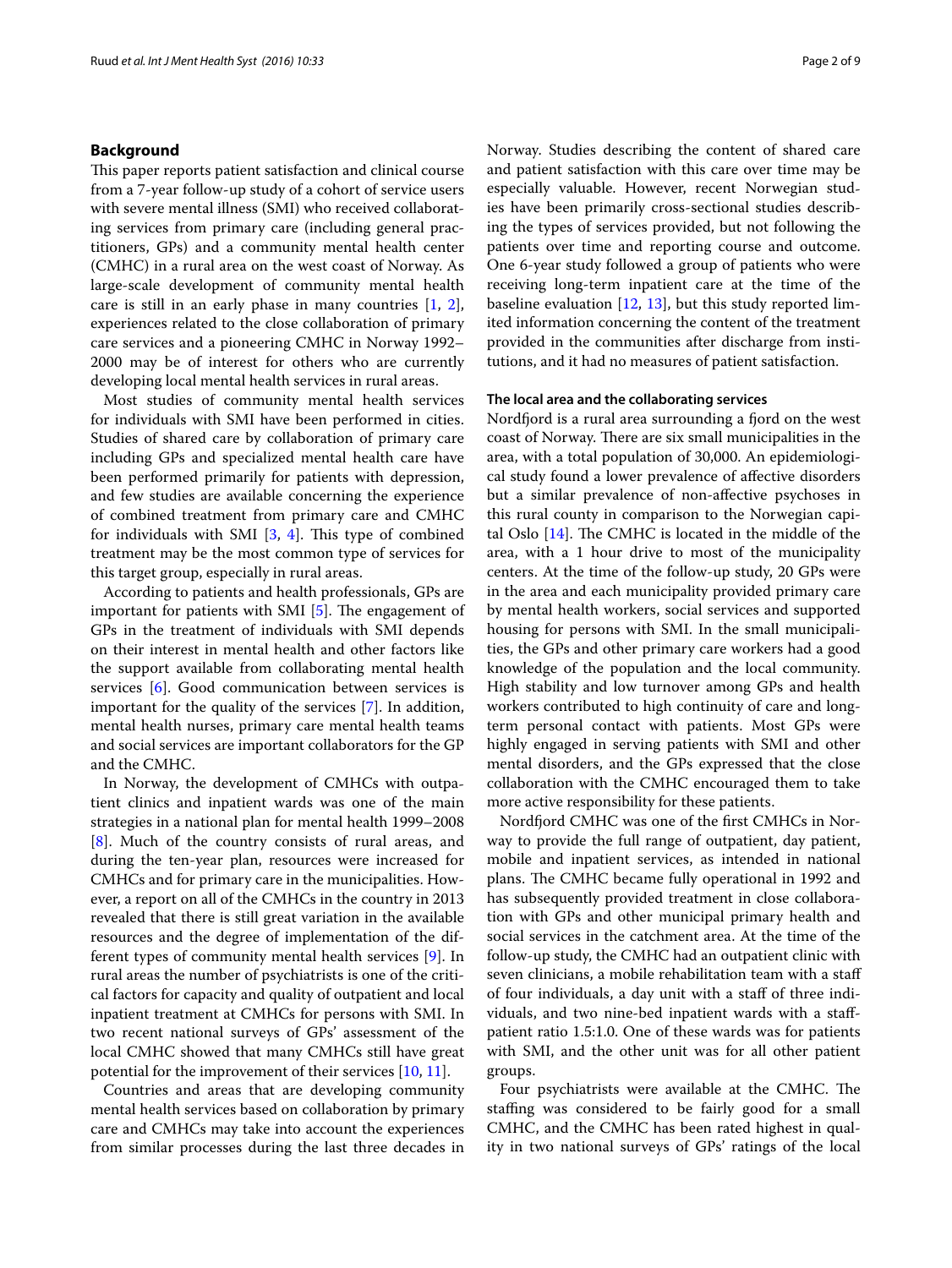CMHC [\[10,](#page-8-9) [11\]](#page-8-10). This indicates that the quality of local mental health care and collaboration in our area was considered to be fairly good.

Most of the needs for psychiatric inpatient services and all of the needs for psychiatric outpatient services in the local area were covered by the CMHC. The CMHC also collaborated closely with the mental health clinic at the county central hospital 2–3 h from Nordfjord, which had acute and closed inpatient psychiatric wards. On average, four inpatients from Nordfjord were present in these wards. Involuntary admissions could only be processed at the mental health clinic at the county central hospital, but involuntary treatment could be transferred to the CMHC and continued there.

A major component of the care available from the CMHC for people with SMI was clinical case management by the staff of the mobile rehabilitation team, as well as of outpatient and inpatients units. Building and maintaining relationships and alliances with the patients and continuity of care were emphasized. Primary care or CMHC staff met SMI patients weekly or more often in their homes, in the community or in localities of the services. Important treatment components included help and support in everyday living, meaningful activities, training in practical and social skills, medication, supportive psychotherapy and meeting the family [[15\]](#page-8-14). During the years of the follow-up study, clinical guidelines and evidence-based treatments were emerging and began to influence clinical practice, but specific models and fidelity measures were still scarce and not implemented in the services.

The shared care provided by the primary care and mental health care services was implemented partly as joint service delivery and partly by close coordination of the services provided by each agency. The psychiatrists and other clinicians from the CMHC spent 1 day every week working in the municipalities with the GPs and primary care. This service included joint consultations, home visits, family sessions and supervision. The close collaboration led to good working relationships based on mutual knowledge and respect and increased the overall competence of the shared care. The coordination of the total services for each patient was accomplished in meetings every 6–8 weeks for all professionals involved with the patient, with one case manager from the primary care or the CMHC as coordinator. The CMHC also had close contact with the psychiatric inpatient department at the central hospital, facilitating early discharge to the community or transfer to the CMHC inpatient ward.

In 1996–1998, more than thirty health professionals from the CMHC and municipality primary care services participated in a comprehensive 2-year local training program in community mental health care for people with SMI. This program was arranged in collaboration with the Center for Psychotherapy and Psychosocial Rehabilitation of Psychoses (SEPREP), which is a national network of clinicians, service users and caregivers. The participants received supervision every second week in joint supervision groups for health workers from both the CMHC and primary care, attended 1 day of lectures every month, and met in groups to discuss clinical literature every month [\[16](#page-8-15)]. The training was part-time and completed in parallel to clinical work and aimed to increase the competency of clinical practice during the training. From 1999, SEPREP was commissioned by the government to build a national program with local training programs based on this model. This national program has been widely disseminated and is still running with strong impacts throughout Norway.

## **Research questions**

The aims of this paper are to: (1) Describe the clinical course of patients with SMI during the 7-year follow-up period and (2) Report patient satisfaction with service components and with the collaboration of services.

## **Methods**

## **Design**

This study is a 7-year follow-up study of a 2-year clinical cohort of patients with severe mental illness. The baseline assessment was performed retrospectively but before the follow-up interview.

## **Material**

The 2-year clinical cohort was defined as the individuals with SMI (schizophrenia spectrum disorders and severe affective disorders) who had been outpatients and/or inpatients at the CMHC in 1992–1993. These years were the first 2 years that the CMHC was in full operation, and we identified 64 patients who fulfilled the criteria. All of the 57 patients who were still alive in 1999 were contacted by letter and invited to take part in the followup study, and 40 patients (70.2 %) gave written consent. No significant differences in gender, age or retrospective baseline ratings of the severity of psychiatric problems were observed between the 40 patients who gave consent and the 17 patients who did not give consent.

## **Instruments and variables**

DSM-IV diagnoses were made using Operational Checklist for Psychotic Symptoms, version 3.4 (OPCRIT) with algorithms based on 90 criteria from the WHO Schedule for Clinical Assessment in Neuropsychiatry (WHO-SCAN) [[17](#page-8-16)]. We used all available information to answer the 90 diagnostic criteria for psychotic and affective symptoms, and used the OPCRIT software to get a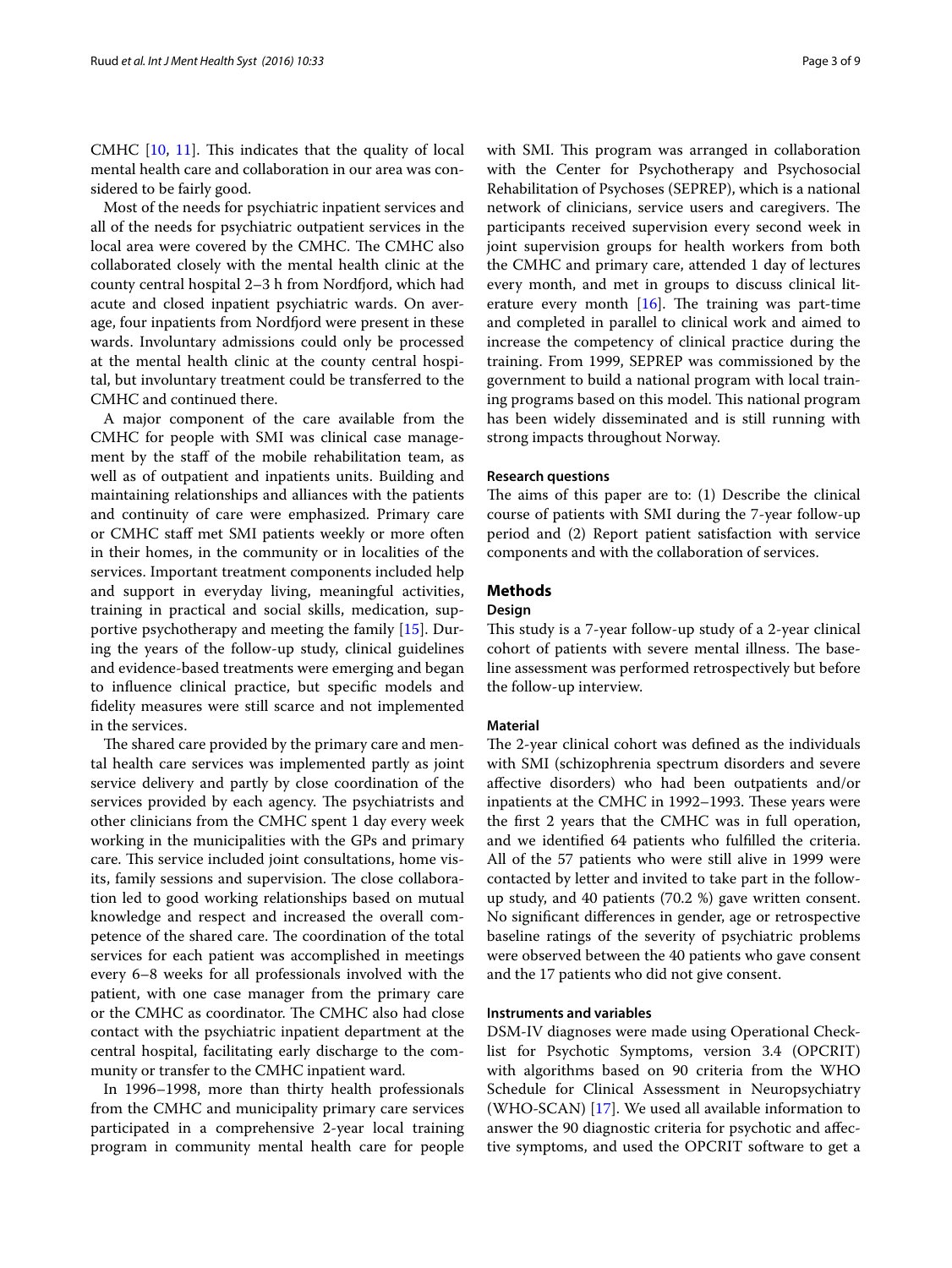lifetime diagnosis. The type and severity of psychiatric symptoms were rated using the Brief Psychiatric Rating Scale, Expanded Version 4.0 (BPRS-E) [\[18\]](#page-8-17). The type and severity of recent problems in major problem areas in relation to SMI was rated using the Health of the Nation Outcome Scales (HoNOS) developed to cover these areas listed in Table [1](#page-4-0) [[19\]](#page-8-18). Functioning was measured using the Global Assessment of Functioning Scale (GAF) (split version, with separate scoring of symptoms and function) [[20\]](#page-8-19) and the Rating Scale for Practical and Social Functioning (PSF) [\[21](#page-8-20)].

A questionnaire measuring patient satisfaction with each of the local service components was designed for the study as such specific components were not covered in established instruments for measuring patient satisfaction with services. We also included questions concerning the amount of each service component received by each patient.

The three psychiatrists doing the follow-up interviews discussed the rating scales thoroughly when preparing for the study. Each psychiatrist did their part of the 40 interviews, and for 18 of the interviews it was possible for one of the other psychiatrist to be present as a listener and do independent ratings on BPRS-E, GAF and PSF so that we could calculate inter-rater reliability (ICC) for the ratings on these instruments [\[22](#page-8-21)]. The ICC values were 0.85–0.94 for the four subscales of the BPRS-E, 0.92 and 0.91 for the GAF scales on symptoms and functioning, respectively, and 0.73–0.94 for the ten PSF subscales.

## **Data collection and data analysis**

The patients were retrospectively rated for psychopathology and level of functioning for the first month (the index month) of contact in 1992–1993, using all available information in written records and detailed notes that were made by the staff who worked with the patient. These ratings were made before the patients were contacted for a follow-up interview. The three mental health nurses in the project group conducted the retrospective baseline ratings based on patient records and detailed notes from any inpatient stays at that time, with support from the three psychiatrist in rating BPRS-E and HoNOS. The three psychiatrists conducted some months later the ratings in the follow-up interview without having access to the retrospective baseline ratings done earlier. None of the raters were blind to the aims of the study to learn about the clinical course and experiences of the patients.

In the follow-up interview in 1999–2000, which was 7 years after the index month, the patients were assessed using the same rating scales for psychopathology and the level of functioning that were used in the retrospective baseline ratings. They also answered the questions on patient satisfaction with service components. Going through the list of the service components listed in Table [2](#page-5-0), the patient was first asked if he had received this type of service during the 7 years. If so, three additional questions were asked, reading the answers to choose among for each question: How much did you have of this during the years (from  $0 =$  nothing to  $4 =$  very much or all the time/most of the time)? How important has this been to you (from  $1 = not$  important to  $4 = very$ important)? How satisfied have you been with this type of service  $(1 = \text{very dissatisfied}, 2 = \text{quite dissatisfied},$  $3 =$  mixed,  $4 =$  quite satisfied,  $5 =$  very satisfied)? One patient with extreme withdrawal and one patient with severe cognitive dysfunction were not able to answer all of the questions on patient satisfaction.

Data analyses were performed using SPSS for Windows version 18 and included descriptive statistics and analyses of the significance of differences that employed the Chi square test and the Student's *t* test.

#### **Results**

#### **The clinical course of patients**

Table [1](#page-4-0) shows the clinical characteristics of the sample at baseline and follow-up. The group with schizophrenia spectrum disorders included 17 patients with schizophrenia and 6 patients with schizoaffective disorder. The group with severe affective disorders included 11 patients with bipolar disorder and 6 patients with depression with psychotic features. All the patients had a well-established long term severe mental illness with one or more illness episodes at the index month in 1992–1993, and none had a recent onset first episode. The mean time since the start of the severe illness was 14 years (SD 14 years).

There were 10 women and 13 men with schizophrenia and 8 women and 9 men with severe affective disorders. Distribution on age groups was fairly equal in the two patient groups. Two patients with schizophrenia and seven with severe affective disorder were living with a spouse or partner at follow-up. There was an increase in the number with disability pension from 14 to 20 of those with schizophrenia and from 6 to 10 of those with affective disorder. Six with affective disorder were in paid work at follow-up compared to four at the index month, while none with schizophrenia were in paid work at follow-up compared to one at the index month.

Significant improvements of psychiatric problems and functioning were observed for several subscales, as shown in Table [1](#page-4-0). The severity of psychiatric symptoms was reduced during the follow-up period for both groups, but these changes had different patterns. Patients with schizophrenia spectrum disorders improved significantly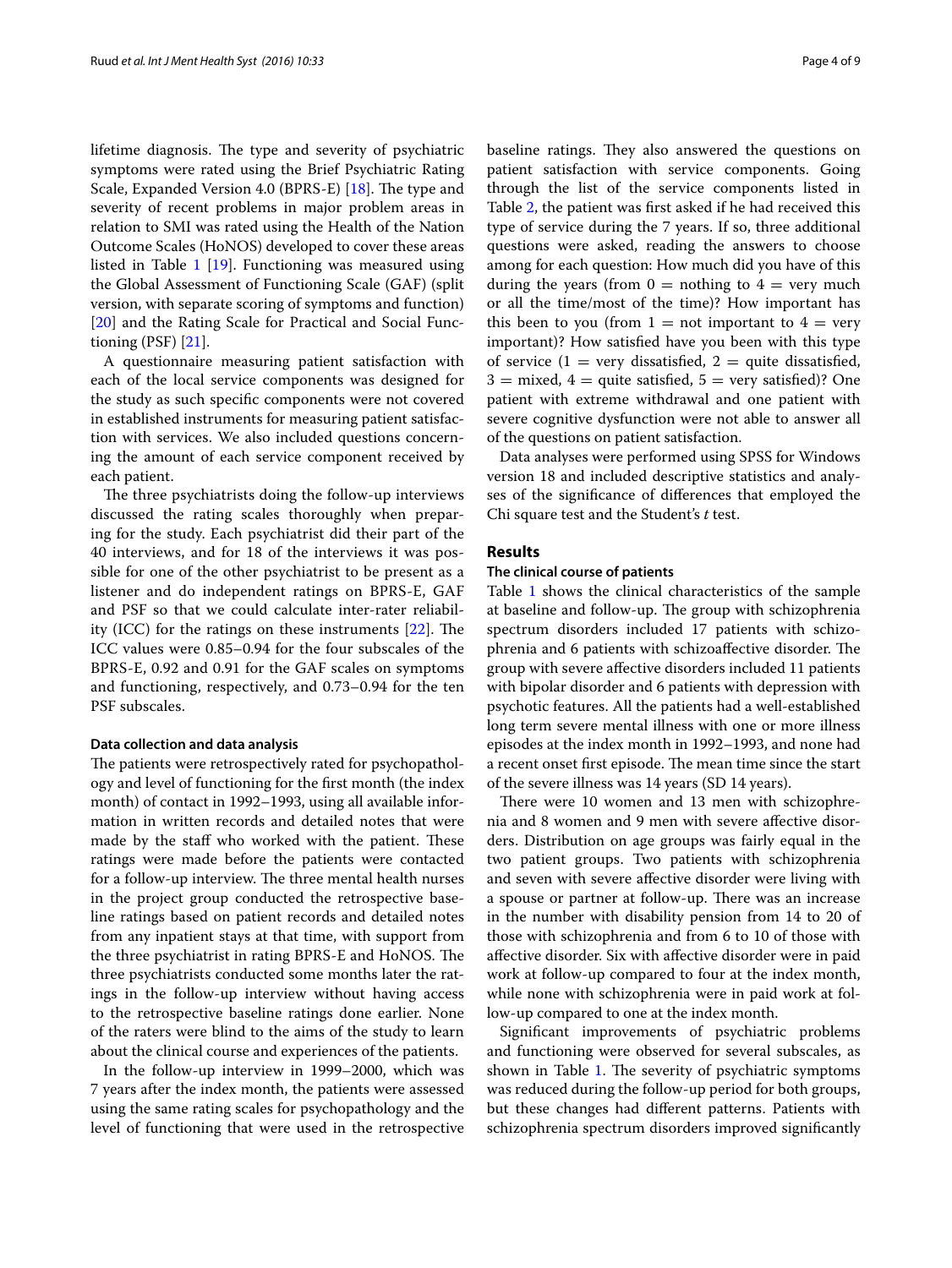| <b>Variables</b>                                          | <b>Baseline<sup>a</sup></b><br>Follow-up |             | Improvement   |                   |         |  |
|-----------------------------------------------------------|------------------------------------------|-------------|---------------|-------------------|---------|--|
|                                                           | Mean (SD)                                | Mean (SD)   | Mean (SD)     | CI 95 %           | p       |  |
| Brief Psychiatric Rating Scale (BPRS-E) <sup>b</sup>      |                                          |             |               |                   |         |  |
| Positive symptoms                                         | 2.45(1.13)                               | 1.90(1.01)  | 0.55(1.10)    | $(0.20 - 0.90)$   | 0.003   |  |
| Negative symptoms                                         | 2.08(1.01)                               | 1.58(0.84)  | 0.50(0.95)    | $(0.19 - 0.81)$   | 0.002   |  |
| Depression anxiety                                        | 2.48(1.11)                               | 1.89(0.83)  | 0.59(1.37)    | $(0.15 - 1.03)$   | 0.010   |  |
| Manic hostility                                           | 1.97(1.07)                               | 1.72(1.10)  | 0.25(0.94)    | $(-0.05 - 0.55)$  | 0.104   |  |
| BPRS mean total score                                     | 2.23(0.68)                               | 1.82(0.80)  | 0.41(0.70)    | $(0.18 - 0.63)$   | 0.001   |  |
| Health of the Nation Rating Scales (HoNOS) <sup>b</sup>   |                                          |             |               |                   |         |  |
| 1. Overactive, aggressive or agitated behavior            | 1.13(1.28)                               | 0.37(0.68)  | 0.76(1.05)    | $(0.42 - 1.11)$   | < 0.001 |  |
| 2. Non-accidental self-injury                             | 0.47(0.86)                               | 0.16(0.37)  | 0.32(0.93)    | $(0.01 - 0.62)$   | 0.044   |  |
| 3. Problem drinking or drug-taking                        | 0.24(0.68)                               | 0.08(0.49)  | 0.16(0.50)    | $(-0.01 - 0.33)$  | 0.057   |  |
| 4. Cognitive problems                                     | 1.13(1.38)                               | 0.63(0.94)  | 0.50(1.13)    | $(0.13 - 0.87)$   | 0.010   |  |
| 5. Physical illness or disability                         | 0.57(0.96)                               | 0.89(1.18)  | $-0.32(1.00)$ | $(-0.66 - 0.01)$  | 0.057   |  |
| 6. Hallucinations and delusions                           | 2.00(1.41)                               | 1.24(1.34)  | 0.76(1.64)    | $(0.23 - 1.30)$   | 0.007   |  |
| 7. Depressed mood                                         | 1.35(1.41)                               | 0.60(0.94)  | 0.74(1.62)    | $(0.17 - 1.30)$   | 0.012   |  |
| 8. Other mental and behavior problems                     | 0.97(1.19)                               | 0.84(1.19)  | 0.14(1.53)    | $(-0.38 - 0.65)$  | 0.595   |  |
| 9. Problems with relationships                            | 2.11(1.16)                               | 1.58(1.13)  | 0.53(1.08)    | $(0.17 - 0.88)$   | 0.005   |  |
| 10. Problems in activities of daily living                | 1.71(1.45)                               | 1.53(1.22)  | 0.18(1.45)    | $(-0.29 - 0.66)$  | 0.438   |  |
| 11. Problems with living conditions                       | 0.92(1.28)                               | 0.45(0.76)  | 0.47(1.43)    | $(0.00 - 0.94)$   | 0.048   |  |
| 12. Problems with occupation and activities               | 1.05(1.14)                               | 0.97(1.33)  | 0.08(1.53)    | $(-0.42 - 0.58)$  | 0.752   |  |
| Practical and Social Functioning Scale (PSF) <sup>b</sup> |                                          |             |               |                   |         |  |
| A. Care for health                                        | 4.62(3.54)                               | 8.18(2.51)  | 3.56(3.43)    | $(2.45 - 4.68)$   | < 0.001 |  |
| B. Self-care/clothes                                      | 6.77(3.48)                               | 8.18(2.51)  | 1.41(2.91)    | $(0.47 - 2.35)$   | 0.004   |  |
| C. Meals and food                                         | 6.33(3.30)                               | 7.79 (2.93) | 1.46(3.55)    | $(0.31 - 2.61)$   | 0.014   |  |
| D. Care for belongings                                    | 6.82(3.42)                               | 8.28 (2.08) | 1.46(2.94)    | $(0.51 - 2.41)$   | 0.004   |  |
| E. Managing finances                                      | 7.10(3.14)                               | 8.13(3.14)  | 1.03(3.06)    | $(0.03 - 2.02)$   | 0.043   |  |
| F. Use of transportation                                  | 5.05(3.33)                               | 6.18(3.49)  | 1.13(2.89)    | $(0.19 - 2.07)$   | 0.020   |  |
| G. Social contact                                         | 5.74 (3.49)                              | 6.13(3.21)  | 0.38(3.13)    | $(-0.63 - 1.40)$  | 0.448   |  |
| H. Conversations                                          | 5.82 (3.08)                              | 8.38 (2.86) | 2.56(2.56)    | $(1.73 - 3.39)$   | < 0.001 |  |
| I. Ability to work                                        | 5.85(3.11)                               | 7.38 (3.23) | 1.54(3.49)    | $(0.41 - 2.67)$   | 0.009   |  |
| J. Leisure activities                                     | 4.31 (3.02)                              | 5.51 (2.68) | 1.21(3.11)    | $(0.20 - 2 - 21)$ | 0.020   |  |
| Global Assessment Scale (Split GAF) <sup>b</sup>          |                                          |             |               |                   |         |  |
| GAF symptoms                                              | 32(13)                                   | 45 (20)     | 13 (19)       | $(7 - 20)$        | < 0.001 |  |
| GAF functioning                                           | 36(11)                                   | 47 (18)     | 11(18)        | (517)             | < 0.001 |  |

#### <span id="page-4-0"></span>**Table 1 Paired sample** *t***-test of clinical characteristics at baseline and follow-up (N = 40)**

<sup>a</sup> Rated retrospectively based on patient records prior to the follow-up study interview

b Scores for the BPRS-E range from 1 (none) to 7 (extremely severe). Scores for the HoNOS range from 0 (no problem) to 4 (severe to very severe problem). Scores for the PSF range from 0 to 10 (sum of five items of functioning rated 0–2, where 0 is "not true", 1 is "partly true or true part of the time", and 2 is "true or true the whole time"). Scores for the GAF range from 1 (as severe as possible) to 100 (as well as possible)

with respect to positive and negative symptoms on the BPRS and in the BPRS mean total score, with no significant changes in the subscales on affective symptoms. The patients with severe affective disorders showed the opposite pattern, with a significant reduction on the depression subscale but no significant changes in positive and negative symptoms, which were fairly low at baseline. The ratings on the GAF symptom subscale improved significantly for both groups. Both groups also experienced significant improvements in practical and social functioning, as measured using the PSF.

## **Care and satisfaction with care**

Figure [1](#page-5-1) shows the distribution of intensity of care for the total sample and for the two subsamples with schizophrenia spectrum disorders and severe affective disorders. A clear difference was observed between the two groups, with a higher intensity of care for the patients with schizophrenia spectrum disorders than for those with affective disorders. The six individuals who required inpatient care during most or all of the 7 years all had schizophrenia spectrum disorders, and the five patients who needed limited care all had affective disorders.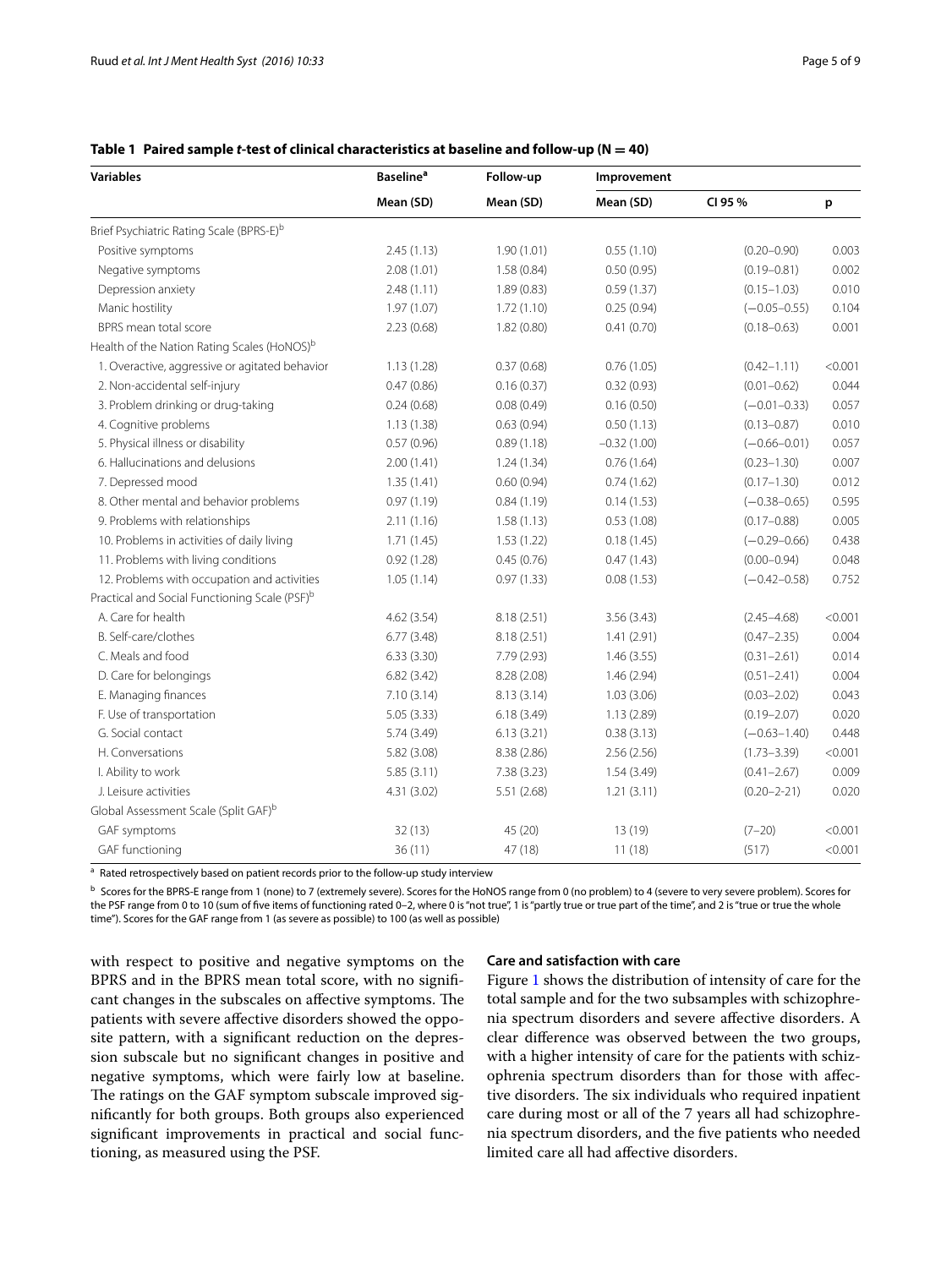

<span id="page-5-1"></span>Table [2](#page-5-0) shows the proportion of patients who reported contact with various service components within primary care and mental healthcare during the 7 years of followup. The pattern was largely the same for both groups of patients. Nearly all of the patients used medication, and most of the patients had been inpatients at the CMHC. Most patients reported contact with GPs and primary care nurses, but more variation was observed in the amount of contact with psychiatrists, social services and other types of services. Most patients also reported support from family, and half of the patients reported support from friends.

Table [2](#page-5-0) also shows patient satisfaction with the services with which the patients had been in contact. Within each service level, the service components are ranked according to the level of satisfaction. The patients were generally satisfied with the services and were most satisfied with GPs. The patients were also satisfied with outreach from the CMHC, sheltered work, support from family, inpatient stays at the CMHC and contact with the case manager and psychiatrist at the CMHC. All of these services were on average rated 4 (satisfied) or above. The patients were somewhat less satisfied with inpatient stays at the county central hospital, family sessions, their own influence on the treatment, medication, information and group therapy.

## **Discussion**

Our 7-year follow-up study aimed to investigate clinical course and satisfaction with services among persons with severe mental illness who received community mental health services in a rural area. The services were provided by GPS and other primary care services and a CMHC. These services worked in close collaboration and emphasized individually tailored case management, relationship-building and continuity of care. The follow-up

|                                         | Proportion<br>of patients reporting<br>contact with service<br>component | Satisfaction <sup>b</sup><br>with service compo-<br>nent |  |  |
|-----------------------------------------|--------------------------------------------------------------------------|----------------------------------------------------------|--|--|
|                                         | %                                                                        | Mean (SD)                                                |  |  |
| Primary care                            |                                                                          |                                                          |  |  |
| GP                                      | 69                                                                       | 4.44 (0.58)                                              |  |  |
| Sheltered/supported<br>work             | 41                                                                       | 4.15(0.90)                                               |  |  |
| Social assistant                        | 30                                                                       | 3.90 (1.29)                                              |  |  |
| Day center in munici-<br>pality         | 27                                                                       | 3.89 (1.17)                                              |  |  |
| Primary care nurse                      | 61                                                                       | 3.65 (0.93)                                              |  |  |
| Social services                         | 46                                                                       | 3.43 (1.22)                                              |  |  |
| Psychopharmaco-<br>logical treatment    | 97                                                                       | 3.41 (1.08)                                              |  |  |
| Specialized mental health care          |                                                                          |                                                          |  |  |
| Outreach from CMHC                      | 24                                                                       | 4.25(0.71)                                               |  |  |
| Inpatient stay at<br><b>CMHC</b>        | 89                                                                       | 4.03 (0.95)                                              |  |  |
| Case management                         | 44                                                                       | 4.00(0.93)                                               |  |  |
| Psychiatrist                            | 50                                                                       | 4.00(0.94)                                               |  |  |
| Day-patient at CMHC                     | 26                                                                       | 3.78 (0.67)                                              |  |  |
| Individual therapy                      | 50                                                                       | 3.59 (1.12)                                              |  |  |
| Family sessions                         | 32                                                                       | 3.27 (1.01)                                              |  |  |
| Inpatient stay at<br>central hospital   | 60                                                                       | 3.10 (1.22)                                              |  |  |
| Group therapy                           | 29                                                                       | 2.60 (1.17)                                              |  |  |
| Family and friends                      |                                                                          |                                                          |  |  |
| Support from family                     | 80                                                                       | 4.07 (0.86)                                              |  |  |
| Support from friends                    | 52                                                                       | 3.89 (0.76)                                              |  |  |
| Other aspects of services               |                                                                          |                                                          |  |  |
| Satisfaction with<br>coordination       |                                                                          | 3.67 (0.80)                                              |  |  |
| Satisfaction with<br>MHC family contact |                                                                          | 3.58 (1.20)                                              |  |  |
| Satisfaction with<br>information        |                                                                          | 3.49 (1.22)                                              |  |  |
| Satisfaction with own<br>influence      |                                                                          | 3.37 (1.11)                                              |  |  |

<sup>a</sup> Two patients were unable to answer due to extreme withdrawal or severe cognitive dysfunction

 $<sup>b</sup>$  Scale for satisfaction ranged from 1 = very dissatisfied through 3 = mixed to</sup>  $5 =$  very satisfied

study showed improvements in psychiatric problems and functioning. Patients with schizophrenia spectrum disorders improved primarily in psychotic symptoms, while patients with severe affective disorders improved primarily in affective symptoms. Large variations in the use of primary care and mental health services were observed, with more intensive specialized mental health services

<span id="page-5-0"></span>

| Table 2 Contact (%) and satisfaction with services |  |  |  |  |  |  |  |  |
|----------------------------------------------------|--|--|--|--|--|--|--|--|
| reported by patients ( $N = 38$ ) <sup>a</sup>     |  |  |  |  |  |  |  |  |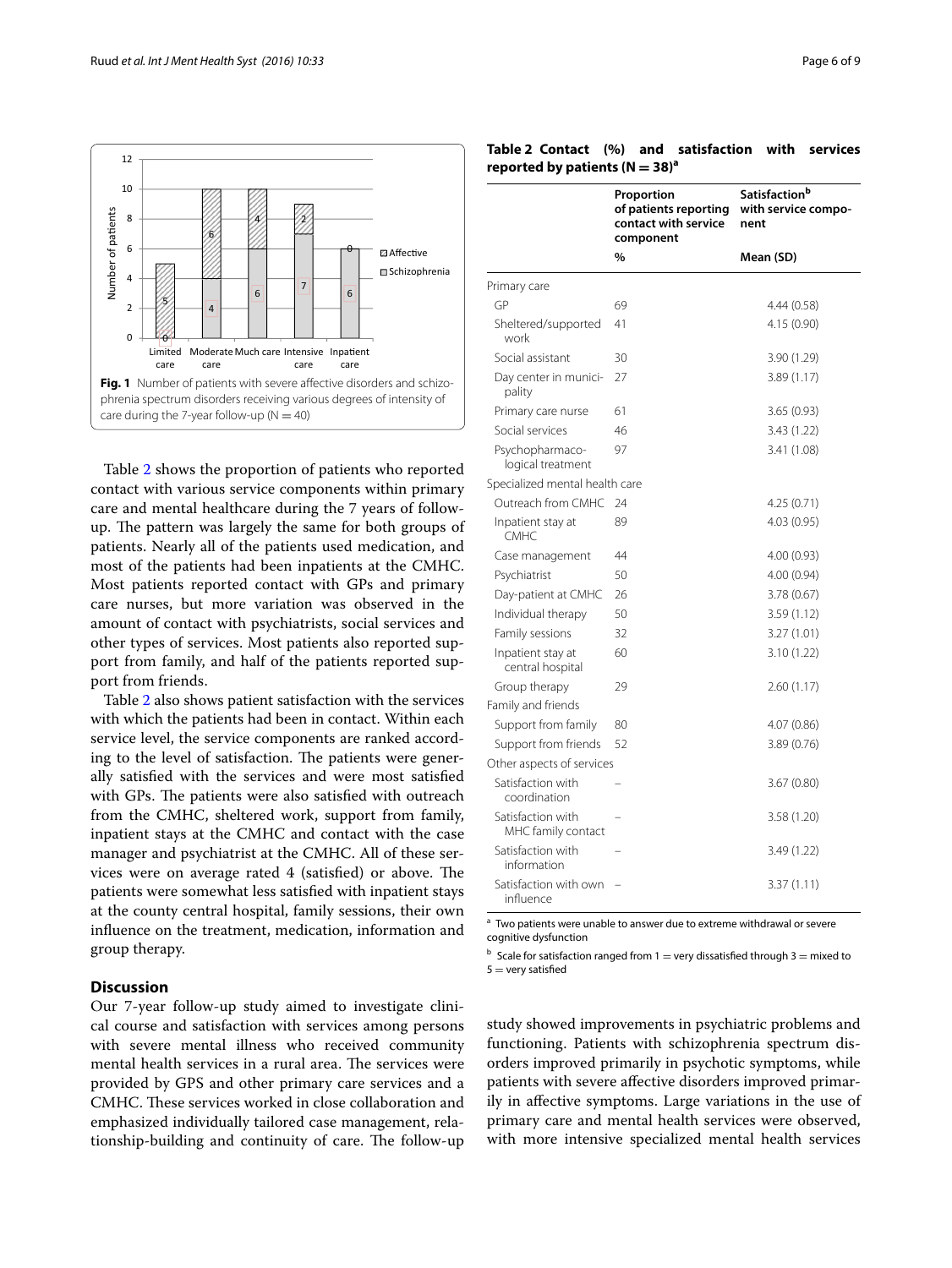for individuals with schizophrenia spectrum disorders than individuals with severe affective disorders. Overall, the patients were satisfied with the provided services. The patients were most satisfied with GPs and more satisfied with local outpatient and inpatient services than with hospital inpatient services and medication.

The 23 patients with schizophrenia spectrum disorders and 17 with severe affective disorders were 0.09 and 0.07 % of the adult population in the CMHC catchment area, respectively. An epidemiological study in our county found a life time prevalence of 0.4 % for nonaffective psychoses and 0.2 % for bipolar disorder [\[14](#page-8-13)]. Taking into account some uncertainty of such estimates due to low prevalence of the disorders, our cohort seems to have a fairly representative balance of the two patient groups.

### **The clinical course**

There were improvements in both psychiatric problems and functioning during the 7 years from the index month to follow-up. In this observational study with retrospective rating for baseline we do not claim that the improvement is due to treatment effect. But part of the improvement may be due to the services given, as the results are in line with randomized controlled trials and other studies on integrated care for patients with schizophrenia [[23\]](#page-8-22). A 6-year follow-up study of case management for patients with SMI in Sweden at the same time found an improvement in self-reported psychiatric symptoms, psychosocial functioning, social networks and quality of life [\[24\]](#page-8-23). But the Swedish study did not measure patient satisfaction with the services.

In our study there were large variations in the use of primary care and mental health services. Patients with schizophrenia spectrum disorders needed more intensive psychiatric outpatient services and more psychiatric inpatient services than patients with severe affective disorders, which may be expected from the severity of symptoms and functional impairment.

In our area with small municipalities and good stability and continuity of staffing for most services, the primary care and the CMHC were usually able to continue treatment and contact for as long as the user wanted and needed. The amount of contact and types of services used were thus largely based on the patient's choice. In our treatment approach, we emphasized treatment that was individually adjusted according to changing needs through different phases of the clinical course. This makes it difficult to know whether more services are always better than less. We have found no established methods for measuring the level of individual adjustment of treatment, which could be useful in health services research.

### **Patient satisfaction with care**

Overall, the patients were satisfied with the provided services. The patients were most satisfied with GPs and were more satisfied with local outpatient and inpatient services than with hospital inpatient services and medication. The highest satisfaction was reported for services that require personal contact with the same person over time.

We are not aware of any similar follow-up study of SMI patients measuring satisfaction with primary care including GPs and specialized mental health care in rural areas. The Swedish 6 years follow-up study on case management reported a reduction in the use of mental health services after inclusion in case management, but it did not measure patient satisfaction with the services [\[24](#page-8-23)].

The patients were more satisfied with GPs than with any other service. This finding demonstrates the importance of the GP for individuals with SMI, even in an area in which the CMHC was rated highest in quality by GPs in national surveys. The continuity of a personal relationships between the patients and the GP may be one aspect contributing to this, as this has been shown to be one of the key factors in satisfaction of SMI patients with the GP [[25\]](#page-8-24). GPs are in the local community, they know the local context and local services, and they may refer to local and specialized health service. GPs are providing both somatic and mental health care, as well as coordinating various services that may be needed.

The patients were also more pleased with inpatient stays at the CMHC than with inpatient stays at the county central hospital. This difference may be partially due to the different roles of these inpatient wards, as involuntary admissions were done at the central hospital. There are almost no studies done on inpatient treatment in CMHC, but a study of CMHC inpatient units in the UK also showed higher patient satisfaction at local inpatient units [\[26\]](#page-8-25).

The patients were less satisfied with their own influence on the care and with the coordination of the services. This was an unexpected finding, as we aimed to put emphasis on patient involvement and coordination.

### **Strengths and limitations of the study**

Our sample consisted of most of the patients from the total 2-year cohort and may be considered to be a representative sample of the patients with severe mental illness during the inclusion period. However, the sample was fairly small and gave limited possibilities for sophisticated statistical analyses. In a small rural area, it is not possible to get the large samples that are more common in studies in urban areas. Our study also has other limitations. The rating of the clinical state at baseline was done retrospectively after 7 years. Thus, our knowledge of the later clinical course and the present state of some of the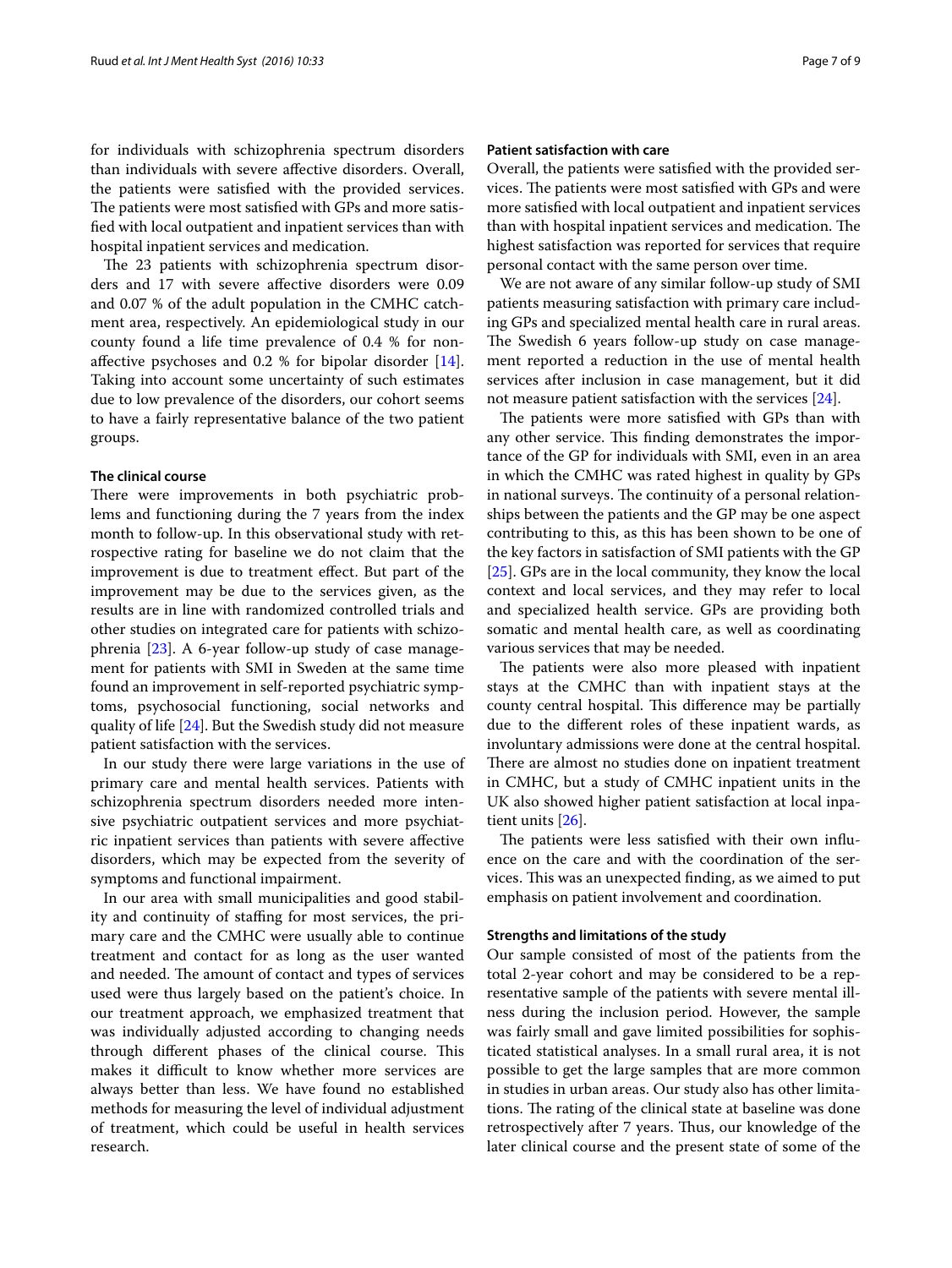patients may have influenced our ratings despite our efforts to avoid such bias. The ratings at follow-up were done by psychiatrists who had been in charge of some of the treatment during the 7 years, and not by independent researchers. This may have given some unknown bias due to wishes to see positive changes in the patients. The retrospective ratings were based on the first period of contact with the patient in 1992–1993, and their condition were probably more severe immediately following referral compared with later. Regression to the mean during the follow-up period obviously contributes to the differences between the baseline and follow-up ratings, and we cannot prove what part of the improvement may be treatment effect of the services. The patients' ratings of their satisfaction with the services were done by the patients, but in interviews done by the psychiatrists. This may have influenced the patients' ratings of the CMHC services to be more positive, but still the satisfaction was highest with the GPs.

## **Conclusions and implications**

Patients with SMI in rural areas value local services that emphasize relationships and close collaborations among the CMHC, GPs and other primary care. Even in an area with a fairly comprehensive CMHC, the highest patient satisfaction was reported for GPs, indicating the potential key role of GPs for this patient group.

Clinical implications from our experiences and followup study are that GPs are important for patients with SMI, both as primary physicians and as collaborators with other primary care services and specialized mental health services. GPs are accessible close to where patient live and in less stigmatizing settings than specialized mental health services, they know the context in the local community, they know other local services as well as specialized mental health service and general hospital services, and they are the gateway to such services. GPs are also the main coordinators of the combination of somatic and mental health care. GPs often represent continuity of care, which is essential for building and maintaining a good personal relationship with the patient. The CMHC may give important comprehensive mental health services that are accessible to the patient, and the CMHC may support the GPs in their care for patients with SMI. Close collaboration between GPs, other primary care services and specialized mental health services like CMHCs is crucial for giving the comprehensive shared care that is needed.

Research implications from our experiences and study are that there is a need for more studies on how comprehensive care can be delivered in rural communities by collaboration among GPs, other primary care services and specialized mental health services. Patient experiences and recommendations should be studied in greater detail and with persons with service user experiences, caregivers and GPs involved in defining the research questions. Multi-center studies involving many rural areas should be done to have large enough samples and to learn from variations across sites.

Implications for service providers and policy makers are that they should support the aims for clinical practice and research described above. Further development of health services must both take into account the situation and needs in rural areas, as well as learn from experiences in rural areas by identifying and studying models and practices that seems function well.

## **Ethics approval and consent to participate**

The study was assessed by the Regional Committee on Medical Research Ethics in Health Region III as being a follow-up and quality assurance study of the patients of the CMHC and did not require approval (reg. no. 87/99- 16.99). All patients included in the study gave written informed consent to participate on a form approved by the committee.

#### **Abbreviations**

BPRS-E: Brief Psychiatric Rating Scale Extended version; CMHC: community mental health center; DSM-IV: Diagnostic and Statistical Manual of Mental Disorders, 4th Edition; GAF: Global Assessment of Functioning Scale; GP: general practitioner; HoNOS: Health of the Nation Outcome Scales; ICC: inter-rater reliability; OPCRIT: Operational Checklist for Psychotic Symptoms; PSF: Rating Scale for Practical and Social Functioning; SEPREP: Center for Psychotherapy and Psychosocial Rehabilitation of Psychoses; SMI: severe mental illness; SPSS: Statistical Package for the Social Sciences.

#### **Authors' contributions**

All authors contributed to the planning of the study, the collection of the data and the discussion of the results. The psychiatrists TR, TA and BB performed the ratings for the baseline visit and the follow-up interviews. SAK, JS, RK and PSH collected data from the detailed nursing notes in the patient records and data concerning the services provided by primary care. TR was the principal investigator, analyzed the data and wrote the paper. All authors contributed with comments on the drafts of the manuscript, and all authors read and approved the final manuscript.

#### **Author details**

<sup>1</sup> Division of Mental Health Services, Akershus University Hospital, 1478 Lørenskog, Norway. <sup>2</sup> Institute of Clinical Medicine, University of Oslo, Oslo, Norway.<br><sup>3</sup> Nordfjord Psychiatric Center, Nordfjordeid, Norway. <sup>4</sup> Child and Adolescent Psychiatric Department, Center for Eating Disorders, Region Sjælland, Denmark. <sup>5</sup> Child Welfare, Gloppen, Norway.

#### **Acknowledgements**

This study was funded in part by the Norwegian Council for Mental Health. Most of this work was performed as part of the work at the Nordfjord Psychiatric Center.

#### **Competing interests**

The authors declare that they have no competing interests.

Received: 3 December 2015 Accepted: 31 March 2016Published online: 12 April 2016